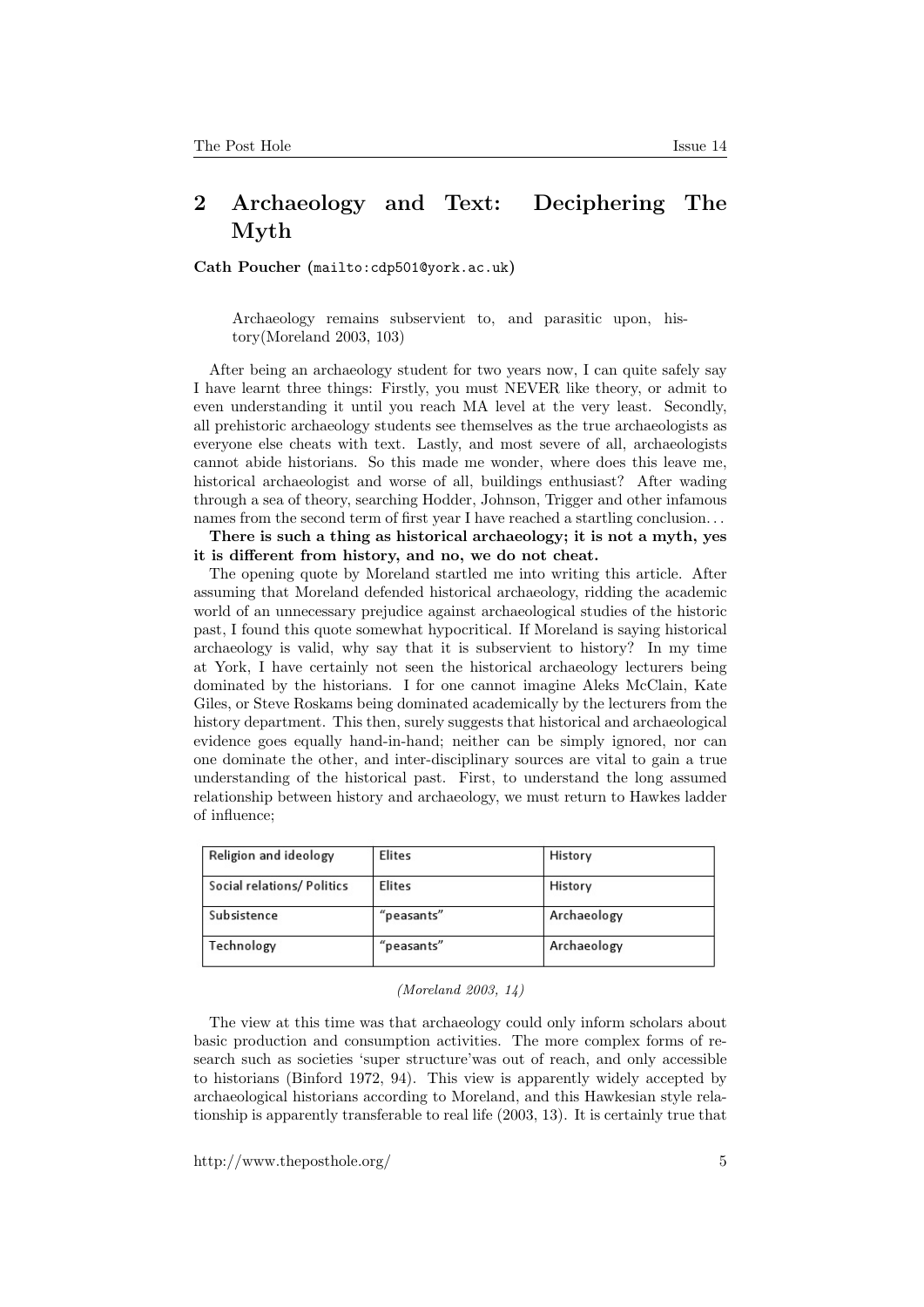in the past, history has indeed hindered the progress of historical archaeology. But do archaeologists today need to enforce this ladder of influence? Surely this way of thinking is now long out of date? It may indeed be true that the textual evidence from early medieval periods (in this article, early medieval is that from 500AD – 1000AD) is scarce, but the knowledge that is lacking from text can be filled by the archaeology. Archaeology of the historic past can yield information that textual documents can overlook (Renfrew and Bahn 2008, 140). Not just because the poorer members of society were not worth recording, but because some aspects of life, rich or poor, did not seem important to the textual record.

The idea that archaeology could never substantially address 'many of the fundamental questions about the past', for example, law, politics or hierarchy (Lloyd 1986, 42) is easily disproved by many case studies from excavations and archaeological survey. For example, landscape surveys of prehistoric Wessex can reveal the social organisation of the use of the landscape, and thus provide new theories of how society was organised. Parker Pearson asserts that the landscape, through archaeological analysis, can be clearly divided into the domain of the living (near Durrington Wells), the domain of the dead (the area to the west of Stonehenge following the Cursus monument), and the area in between (marked by Stonehenge) (Renfrew and Bahn 2008, 205). This interpretation obviously displays a need for a social hierarchy, social organisation and man power. The estimated work hours to construct Stonehenge, according to Renfrew and Bahn are approximately 30,000,000 hours (ibid). This archaeological study shows that text is not always needed to study the elite, and the social structure and relations of a society. Renfrew and Bahn also correctly state that the lines between history, archaeology and prehistory should not be too sharp (2003, 139). They put forward an interesting argument, which asserts that differences between writing and communication is not always clear. Text is one of many forms of communication, others being pictures, numbers and symbols (ibid). Early prehistoric humans perhaps used rock art as a form of communication. Even though their precise meaning cannot be ascertained, who are we to discard this valid and important form of communication, as archaeologists regularly discard text? It is perhaps time that historians and prehistorians breached this fine line and shared evaluative and research tools, thus broadening our understanding of the historic and prehistoric past.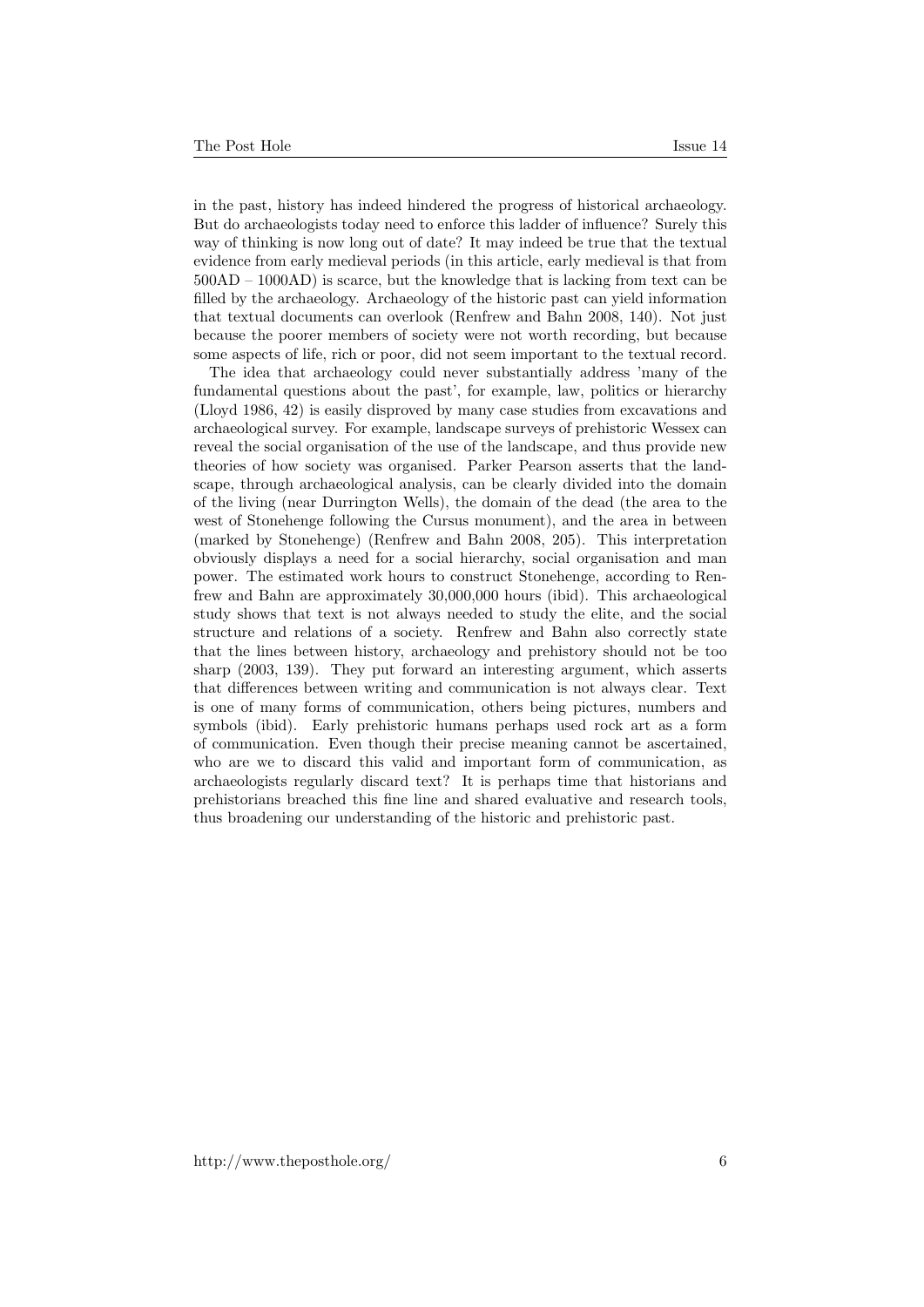

Figure 1. Rock Art- A Form of Communication that should be dismissed as text often is?(Photo credit: Trustram Eve, 2009).

Another example of the usefulness of archaeology in studying the past comes from the study of early medieval towns. There have been a number of theories explaining the need for towns in the period during, and after that known commonly as the dark ages. Urbanism has been defined and studied by not only archaeologists and historians – the sociology and geography (location choice, communication and models of centrality) has also been looked at. Historians displayed interest in urbanism from the 1880's onwards, inspired by the rise of modern cities, especially in America. There was however, a tendency to focus research on legal history. This was because law was seen as the foundation of a society, therefore non-documentary evidence was considered irrelevant. As the history of urbanism moved into the 20th century, the focus changed to defining urbanism as social formation. Even though this was certainly a step forward, this method of research still focused on the elite, and assumes that it is those who control. Rollason's (1998) compilations of written evidence from early medieval York, although an invaluable resource, hint only at the roles of the elite. The texts suggest that these wics were set up by the elite. For example, a letter from Pope Gregory the Great to Augustine (Rollason 1998, 46), although interesting in establishing when the town was officially a town, does not tell us if it was an urban centre at the time the letter was written; trade and displacement could still have taken place. No research was undertaken into the 'peasants' of a town, as they were not considered to be of use  $-$  it was the elite who made and shaped to town. The arrival of archaeology though, has changed this considerably. The contributions that archaeology has made to the study of early medieval towns cannot be listed in one sentence, or even in one paper. Our knowledge on the function of these towns or emporia have improved significantly- these settlements were used as bases for the displacement of goods, through local trade and the wider world, be it the elite giving gifts to secure political ties, or trade to get goods not available in that particular

http://www.theposthole.org/ 7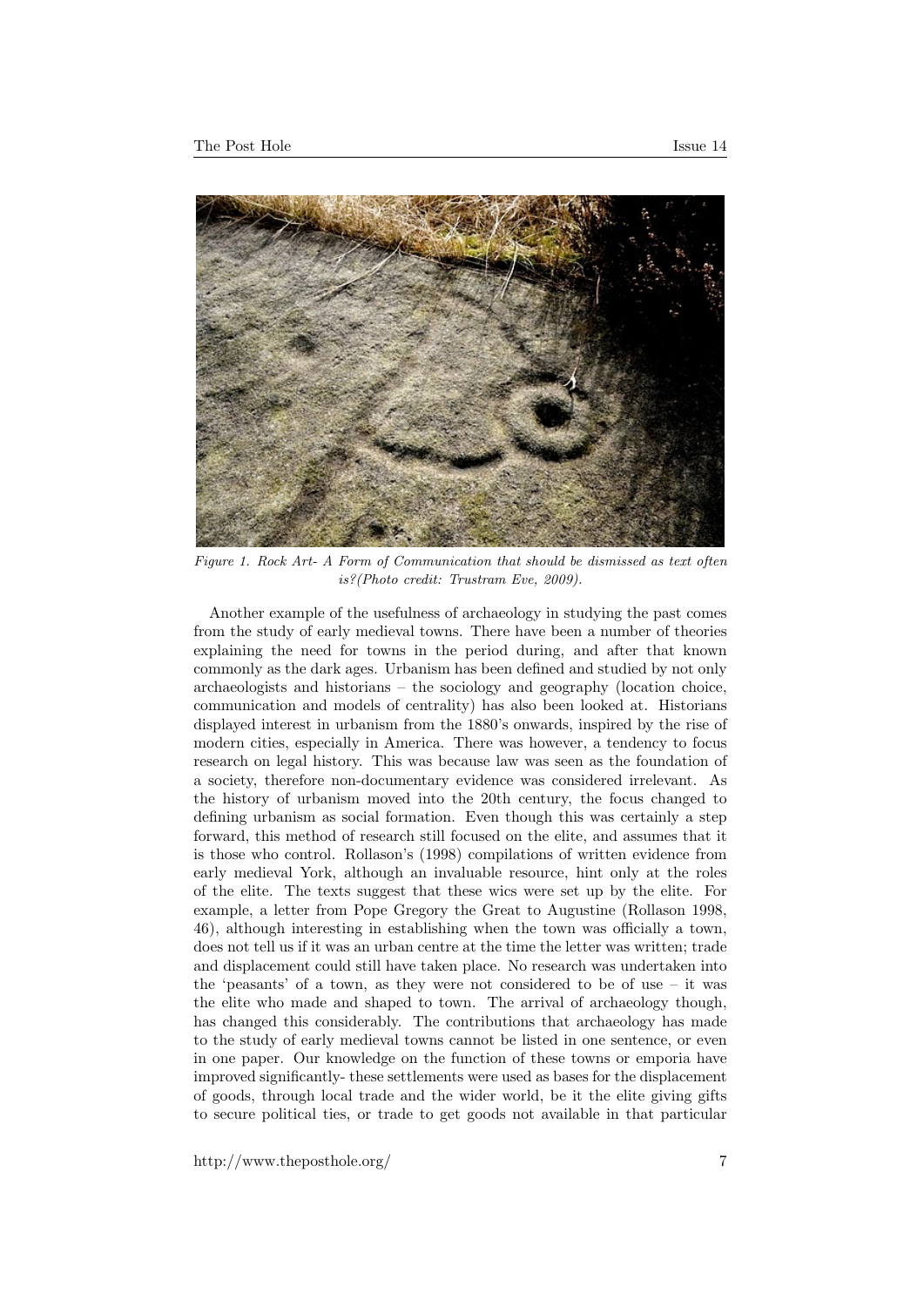area. Any archaeology student from York for instance, will be familiar with Coppergate and more recently Hungate. The break-through first came in the 1960's when Biddle excavated Winchester, and focused on establishing a dated sequence of events of the urban development of the town. This was comparable to the political history that had been researched already. This groundbreaking research paved the way for early medieval archaeology today, and has shaped and changed our understanding of this period, providing us with more knowledge then we could ever hope to gain from textual evidence alone.

Another form of settlement that can be used as an example is that of the deserted medieval village. Up until recently, it has remained a romanticised and over simplified part of history, due to the reliance on the historical record. Defined by Beresford as a community that once existed, but now only has at most, a manor, farm or church (1987, 21), deserted medieval villages, for most people, portray the image of a sudden abandonment due to something unexpected, most commonly the Black Death. This is what tax records from the time have led us to believe. In Leicestershire for instance, of 62 deserted villages, 37 have poll-tax records surviving (Beresford and Hurst 1971, 8) which tell us about the apparent 'sudden desertions' of these settlements. The hamlet of Armstalls (Oxfordshire), formally Hamstall for instance, was taxed with the nearby village of South Leigh. In 1389, it had three tenants; in 1467 only one remained. The period is only 78 years, but the village has significantly decreased in size (Allison et al 1965, 42). Beresford correctly argues that the Black Death did not cause the desertion of villages as historians so often like to suggest, and goes on to say that historians tend to find a 'catastrophe'(1987, 159). This is true, that people in general say that the Black Death caused the desertion of villages, when there is evidence to the contrary; for example, people may have moved due to crop failure, poor soil, or continuous bad weather (Beresford 1987, 139). This evidence can be obtained through archaeological excavation and research; for example, environmental archaeology can determine how crops were doing in examples taken from various contexts. This can be aided by historical evidence, as there are often records of continuous bad weather or significant events which can cause people to desert a settlement. This requires historians and archaeologists to work hand in hand, and not criticise the other's methods. Some articles on deserted medieval settlements such as Beere (Jope and Threlfall, 1958) however, admirably use both historical and archaeological records accurately and fully, thus gaining a fuller picture of the history of the site. Why then, can't all historians and archaeologists do this, and overcome their prejudices about a valid form of research (historical archaeology) that has provided answers to many unsolved problems?

Historical archaeology then, is not, 'subservient to, and parasitic upon, history'(Moreland 2003, 103). Archaeology is a research subject in its own right. The evidence collected by countless amounts of excavations has undoubtedly proved that archaeology has contributed hugely to our understanding of the past. However, it is important to strike a balance; archaeology should not be subservient and parasitic (ibid) upon history, but neither should it distance itself completely. There needs to be an ideal balance between the two, where information is shared and compared in order to gain a better idea the past. Although it is arguable that the debate of the usefulness of archaeology and text is deceased, doubts of the credibility of historical archaeologists are still ever present in certain circles of history and archaeology. It is important, as Moreland

http://www.theposthole.org/ 8